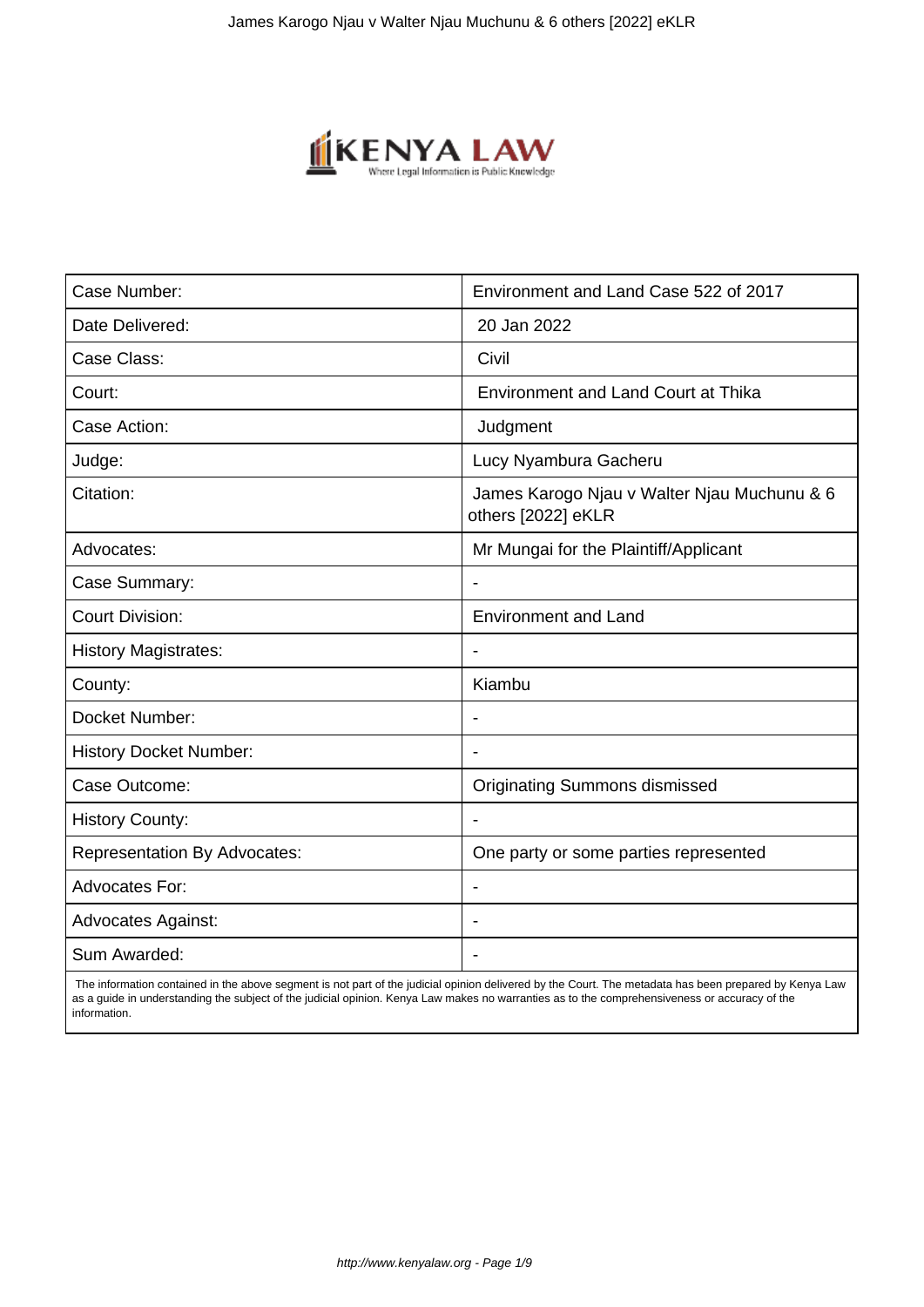## **REPUBLIC OF KENYA**

## **IN THE ENVIRONMENT AND LAND COURT AT THIKA**

## **ELC CASE NO. 522 OF 2017**

**JAMES KAROGO NJAU.............................................................APPLICANT/PLAINTIFF**

## *-VERSUS-*

**WALTER NJAU MUCHUNU.........................1ST RESPONDENT/ DEFENDANT**

**EPHANTUS NJAU MUCHUNU................2ND RESPONDENT/ DEFENDANT**

**PERPETUA WANJIRU.......................................3RD RESPONDENT/ DEFENDANT**

**JOSEPH NJOROGE MBURU**

**ESTHER NJERI NJOROGE.........................4TH RESPONDENT/ DEFENDANT**

**JANE MUTHIRA MURIITHI......................5TH RESPONDENT/ DEFENDANT**

**LAND REGISTRAR KIAMBU...................6TH RESPONDENT/ DEFENDANT**

## **JUDGMENT**

By Originating Summons dated **28th May, 2014** the Plaintiff/Applicant sought for orders:

## *1. That title deeds issued to WALTER NJAU MUCHUNU, EPHANTUS NJAU MUCHUNU, PERPETUA WANJIRU, JOSEPH NJOROGE MBURU, JANE MUTHIRA MURIITHI or any other subsequent transfer be cancelled and/ or revoked and the land do revert to its original title NDUMBERI/ RIABAI/ 2157.*

*2. Land NDUMBERI/ RIABA/ 2157, be subdivided according to Law of Succession Act Cap 160.* 

*3. Costs be provided for.* 

The Originating Summons is premised on five **GROUNDS** stated thereon and a Supporting Affidavit sworn by the Plaintiff/Applicant dated **26th May, 2014**. It is the Applicant's averments that he is the son of **Walter Njau Ironjo** (*deceased)* who was the original owner of all that parcel of land *NDUMBERI/ RIABAI/ 2157.* That one **John Muchunu Njau** (*deceased)* caused the title to be unlawfully and illegally registered in his name at the exclusion of the Plaintiff/Applicant who is also a beneficiary.

The Applicant deponds that before his demise, **Walter Njau Ironjo** had left the original title deed with **Lucia Mwihaki Njau** (*granddaughter)* since his wife was too old. That after the demise of their father, **John Muchunu Njau** demanded to be given the title deed to take out letters of administration over their father's estate. That **John Muchunu Njau** passed on and the Applicant with intentions to take over the succession carried out a search and discovered that the land had been registered in the name of **John Muchunu** on **28th March, 2007**.

On 2<sup>nd</sup> April 2007, the Applicant caused a restriction to be registered on the land, but the said restriction was subsequently removed on **24th April, 2007.** On **25th April, 2007,** the land was subdivided into **NDUMBERI/ RIABAI/ 3596** and **NDUMBERI/ RIABAI/ 3595.** On **3 rd May, 2007** the later was subsequently subdivided into four other parcels of land and registered in the name of **John**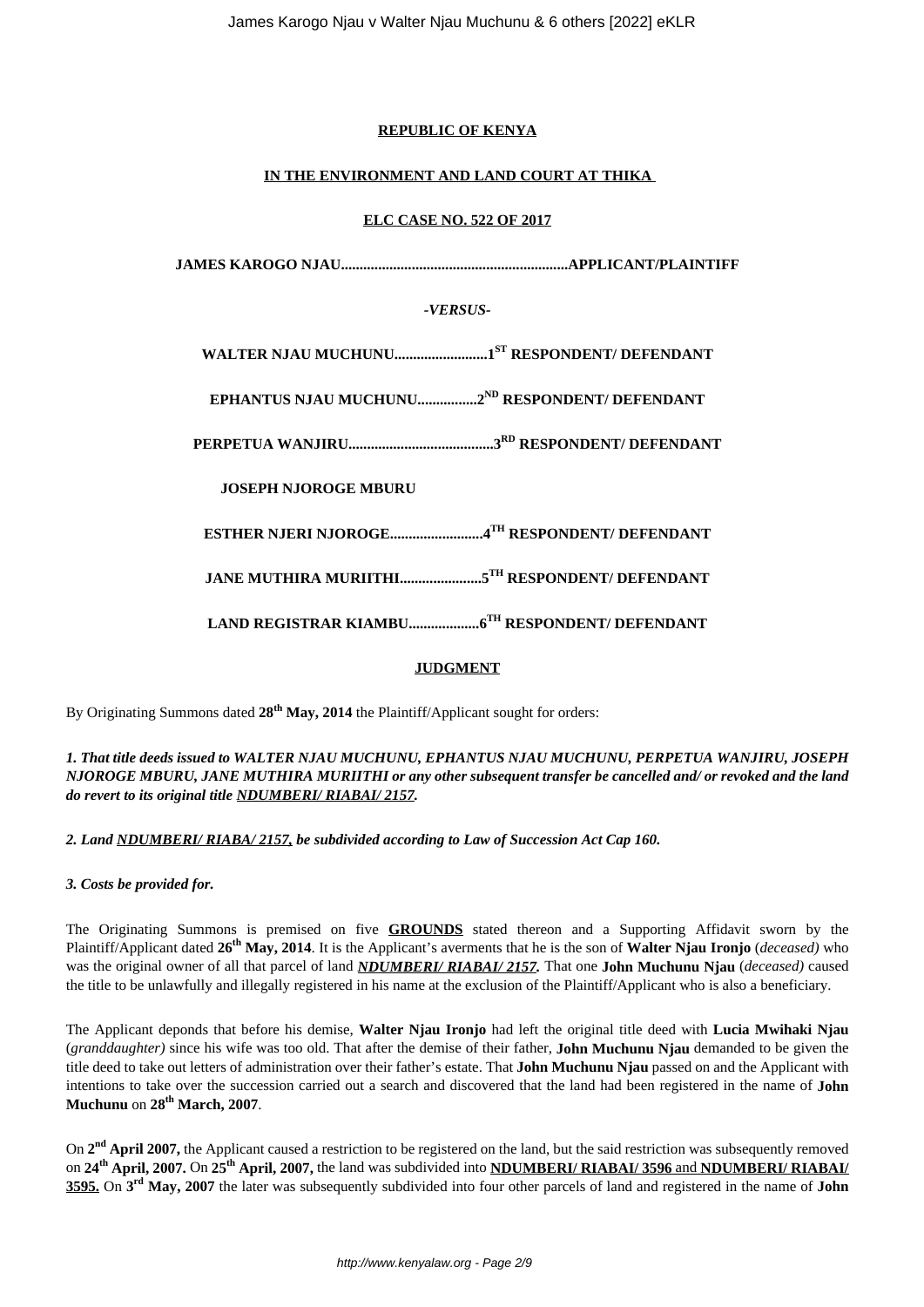**Muchunu**. There was a further subdivision of plot **3615** registered in **John Muchunu's** name.

Further, that the 3<sup>rd</sup> Respondent took out Letter of Administration for the Estate of **John Muchunu Njau** and was issued with a Certificate of Confirmation of Grant. Armed with it, the  $3<sup>rd</sup>$  Respondent transferred the land to the  $1<sup>st</sup>$ -  $5<sup>th</sup>$  Respondents herein who have commenced developments thereon. It is the Plaintiff's/Applicant's contention that he has always lived on the suit property and he constructed his house on the said parcel of land that is now registered in the name of the 2<sup>nd</sup> Respondent.

That further, the deceased **John Muchunu Njau** fraudulently transferred the land to his name, yet succession in respect of their father's estate was not completed. That the deceased's actions defrauded other beneficiaries entitled to inherit the Estate and it remains unknown how he orchestrated the process. The Applicant contends that he is exposed to risk of eviction and his family will suffer irreparable harm.

In contesting the **Originating Summons**, the 1<sup>st</sup>-3<sup>rd</sup> Respondents swore a joint Replying Affidavit. It is their averments that they are the sons and wife of the deceased, **John Muchunu Njau**, who was the registered proprietor of the suit land. That upon their father/ husband's demise, they took out Letter of Administration and shared out the land. That they are strangers to the allegations of fraud made by the Plaintiff/Applicant, who did not object to the Succession proceedings in respect of their father/ husband's Estate.

Moreover, the Respondents contended that they have put up homes on the suit property and would be greatly prejudiced by any revocation of titles. Further, that the Applicant had brought a claim over the parcel of land with the elders and his claim was dismissed. The Respondents deponed that the Applicant was left with a land in **Njoro,** while their father/ husband was left with the suit property.

The 4<sup>th</sup> Respondents put in a joint Replying Affidavit. They contend that they bought the land without notice of any fraud. That in **March, 2007**, they entered into a sale agreement with **John Muchunu,** deceased, for the purchase of a **75 by 100 ft** share of land to be hived from **Ndumberi/ Riabai/ 2157,** for a consideration of Kshs. **50,000/=.** That a title was issued to them and they took possession and occupation of the land and put up a matrimonial home where they have lived up to date. In the end, they averred that they are bona fide purchasers for value without notice of any fraud and it would be prejudicial to take away land from them yet they were not party to the fraud.

The 5th Respondent filed a Replying Affidavit contesting the Originating Summons on the strength that she was a **bona fide purchaser** for **value** without **notice** of fraud. She deponed that in **January, 2008,** she entered into a sale agreement with **John Muchunu Njau**, deceased, for the purchase of a **40 by 90 ft** share of land to be hived from **Ndumberi/ Riabai/ 2157,** for a consideration of **Kshs. 290,000/=.** That upon payment, she was issued with title and she took possession and occupation of the land and has put up a home. That she is a stranger to the allegations of fraud and it would be prejudicial to take away the land from her.

The 6<sup>th</sup> Respondent opposed the summons vide an Affidavit sworn by **Winfred N Muguro**. The 6<sup>th</sup> Respondent denied all the allegations made in the Applicant's Affidavit and put him to strict proof thereof. She averred that the land was registered in the name of **John Muchunu Njau** as a fulfillment of the requirements for registration as enumerated in paragraph 4 of the Affidavit. That in a letter dated 2<sup>nd</sup> April, 2007, the District Commissioner, Kiambu, as it then was, informed their office of a dispute between the 1<sup>st</sup> Respondent and his father where the former was claiming beneficial interest on **Ndumberi/ Riabai/ 2157.** 

Further, that the DC later informed the office that the dispute had been resolved and a restriction placed be lifted. That any dealing in respect of the suit property has been in accordance with the law and the suit against them ought to be dismissed.

The Applicant called two witnesses. **PW1 HANNAH MUTHONI KAROGO,** who adopted her witness statement and testified that she was the wife of **KAROGO NJAU.** She further testified that she lives on the suit land which belonged to her deceased father-inlaw. That her father-in-law never subdivided the land and the title to the land was held by **Lucy Mwihaki,** who is her niece. That her brother-in-law sold the land without the consent of other beneficiaries as succession in respect of her father-in-law's estate was never done.

Further that the father-in-law died on **25th November, 1998** and in **2007,** one of the purchasers took occupation of the land, fenced it and build a house. She told the Court that they never registered any caution, but the District Commissioner(DC) did, but the said caution was subsequently removed without their consent. She urged the Court to cancel the **subsequent title deeds** and direct that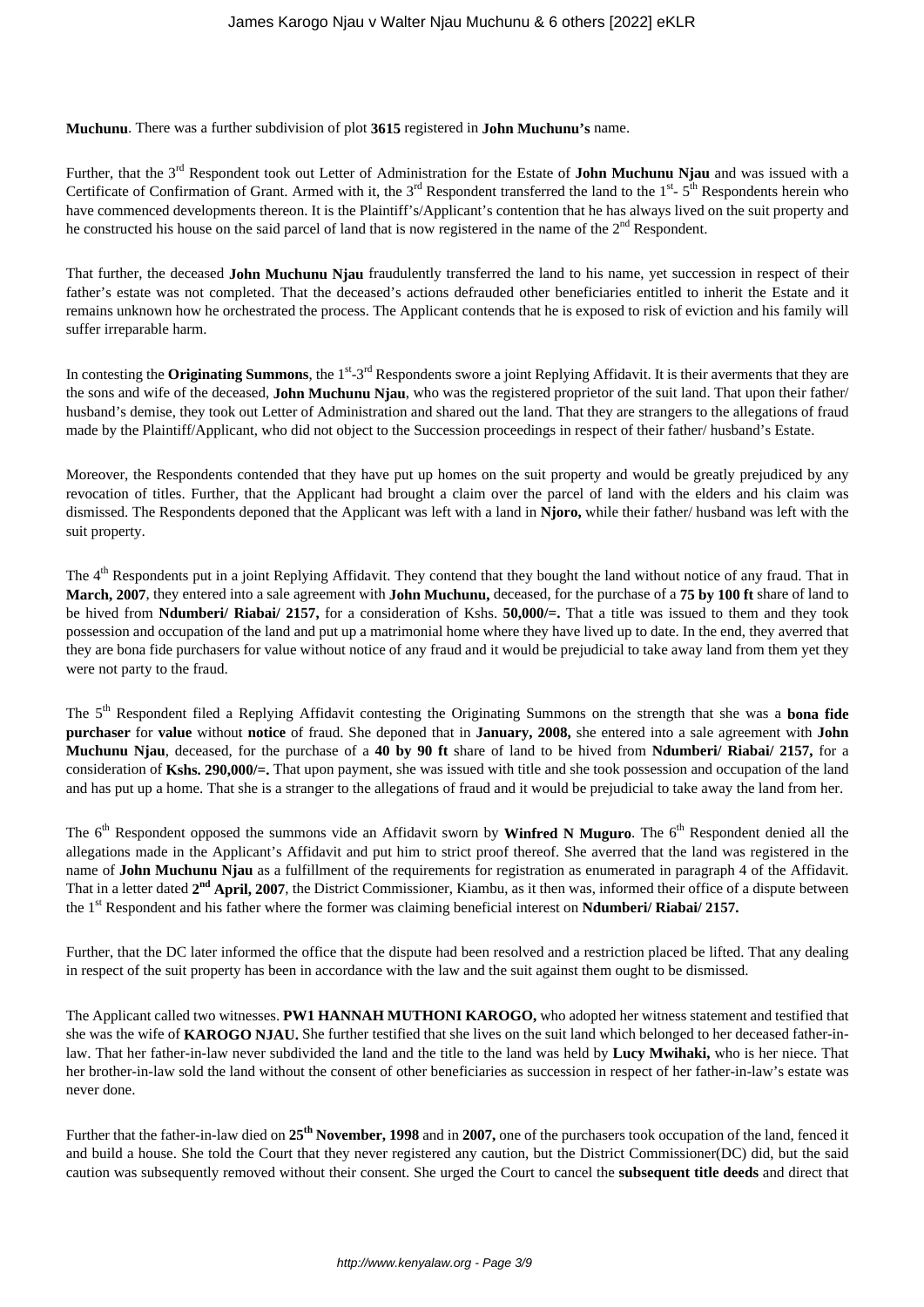land be shared among other beneficiaries. On cross-examination, she told the Court that she was not living in **Njoro**, but the husband was. That her father-in-law did not own any land in Njoro. That her husband and his brother did not go to the Chief in 2008 concerning a dispute on the parcel of land, and that her husband was buried in Njabini. In re-exam she explained that her husband died on **17th November 2017,** and was buried in Njabini because of the Respondents' hostility.

**PW2- LUCY MWIHAKI NJAU** adopted her written statement. She testified that she lives on the suit property which belonged to her grandfather. That she had the title to the suit property since **1997**, after being given by her grandfather. That **John Muchunu**, deceased, who is her uncle had requested for the title deed to enable him take out Letters of Administration in respect of her grandfather's estate. That no Succession Cause was filed and the title deed was never given back to her. That she is a beneficiary and was not involved in any sub-division of the land and that this Court should allow their claim.

On cross-examination, she testified that she did not know her father and she has a brother who lives with his father. That she was born in **1949**, and her mother was married when she was young and she died in 1962. She affirmed that she was given the title deed by her grandfather in **1997**, for safe keeping and **John Muchunu** took it in **2005.** She reiterated on re-exam that she was given the title deed by her grandfather and that she separated with her husband in **1972** and has never gone back.

## **DEFENCE CASE**

The Defendant called three witnesses. **DW1- EPHANTUS NJAU MUCHUNU,** adopted his Affidavit as evidence and produced the annexures attached thereto as exhibits. On cross-examination, he testified that the suit property belonged to his grandfather. He also testified that **James Karogo Njau** the Plaintiff herein was his father's elder brother, but was introduced to him in 1997, when he came back from Njoro after the tribal clashes. He further told the Court that the land that was subject of subdivision belonged to his grandfather, whom no Succession Cause ever filed. That he is a beneficiary of his father's land and he came into possession before his father died. That his grandfather had transferred title to his father before he died and the Plaintiff/Applicant came into occupation since **1997.**

**DW2- JOSEPH NJOROGE MBURU** adopted his Affidavit as evidence and produced the annexures attached thereto as exhibits. On cross-examination, he testified that he bought land from **John Muchunu Njau** vide a sale agreement dated **16th March, 2007**. He further told the Court that at the time of the Sale Agreement, **John Muchunu Njau** did not have title deed and that the original owner was **Walter Njau**. That he talked to the wife of **Walter Njau** who informed her that the land was left to **John Muchunu Njau** and that the Applicant had been given land in Njoro. Further that he did not have evidence to buttress his testimony but confirmed the land belonged to **Walter Njau** and **John Muchunu** was entitled to a portion thereof.

**DW3- JANE MUTHIRA MURIITHI** adopted her Affidavit as evidence and produced the annexures attached thereto as exhibits. She affirmed that she bought the suit property and title was issued to her on **28th May, 2008**. That she conducted a search which search was satisfactory.

The attendance of the Land Registrar was not secured but her Replying Affidavit and documents thereto were adopted as her testimony. The Respondents closed their case.

Parties were directed to file and exchange their written submissions. The Applicant in his written submissions reiterated the testimonies and enumerated five issues for determination by this Court. The Applicant also pointed out the issues that remain uncontroverted in the testimony. On fraudulent transfer, the Applicant submitted that the transfer took place without a **Succession Cause** having been filed hence transmission did not occur. That the transfer documents indicating that their father **Walter Njau** transferred land to **John Muchunu** is questionable, as it was signed in **1998**, about 15 days to his death, but presented to the Land Registrar in 2007, **Nine (9)** years later, and the reasons for the delay were not given.

The Applicant further submitted on the irregularities that he alluded to in the transfer forms. That the action of attaching passport photo of the transferee and not the transferor is an issue that ought to be investigated. Further that the Land Registrar failed to adhere to the provisions of **Section 45** of the **Land Registration Act** which required that the transferor be availed. That the Valuation Requisition for Stamp Duty Form indicates there was sale between **Walter Njau** and **John Muchunu,** yet the form does not indicate the consideration. Further that there is no evidence of **Walter Njau** receiving monies from **John Muchunu,** for the purported sale. The Applicant also submitted on the haste in which **consent, transfer** and **issuance** of **title** was made.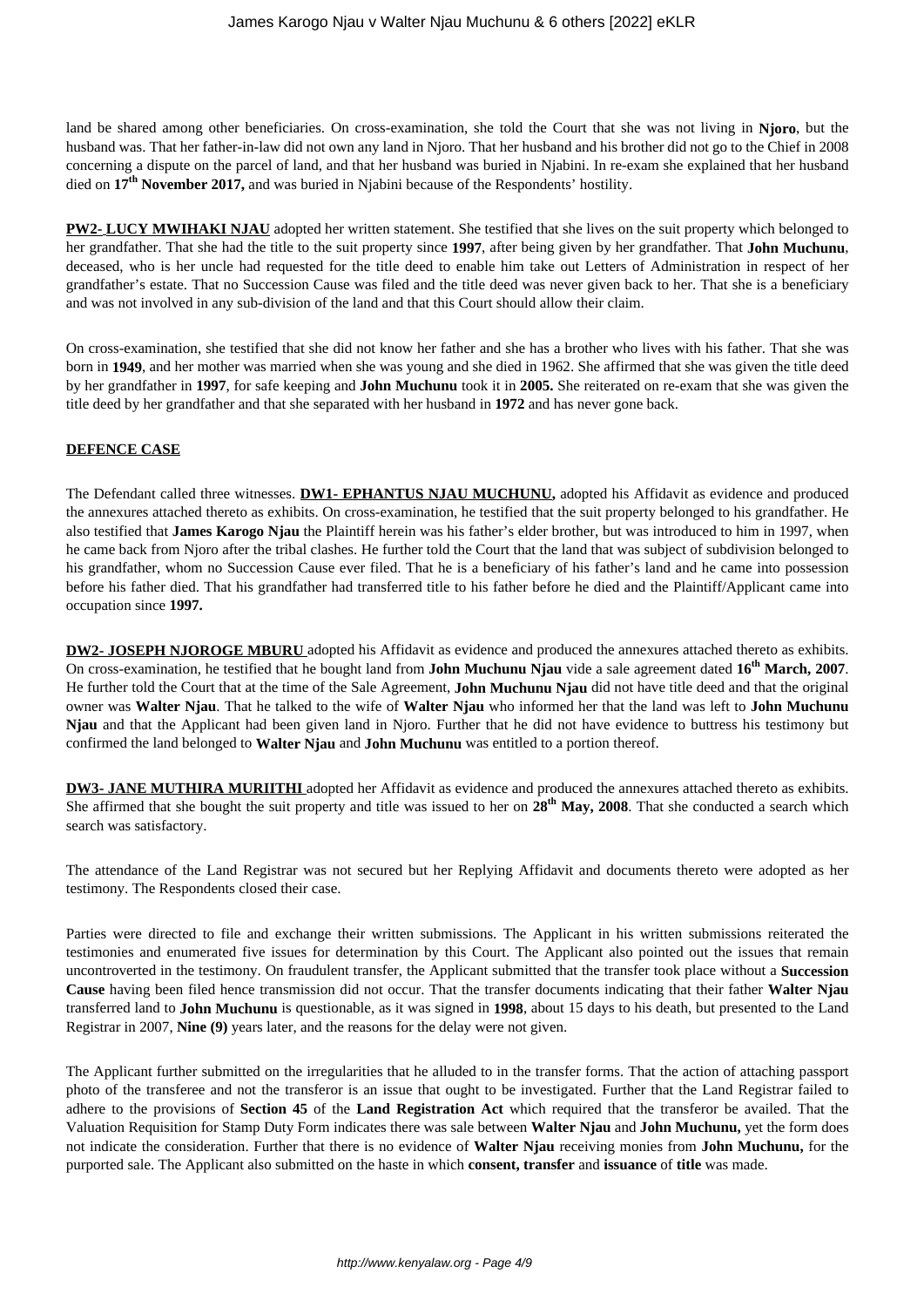It was also submitted that at the time of **Walter Njau's** demise, the land had not been transferred and was thus a part of his estate. Therefore, **John Muchunu** was in breach of **Section 45 of Law of Succession Act**. Reliance was placed on the case of **Alice Chemutai Too vs Nickson Kipkurui Korir & 2 Others (2015) eKLR.** 

On whether the 4<sup>th</sup> and 5<sup>th</sup> Respondents obtained good title, the Applicant submitted that at the time of the sale, the Vendor did not have title to land and there is no way he could transfer what he did not have. He further submitted that the Respondents' title is not under protection of the provisions of case of **Section 26** of the **Land Registration Act**. On the 5<sup>th</sup> Respondent, the Applicant submitted that a sale agreement is not adequate to demonstrate she was a bona fide purchaser. The Applicant relied on the case of **Samuel Odhiambo Oludhe's & 2 Others vs Jubilee Jumbo Hardware Ltd & Another (2018) eklr** and urged this Court to find that Respondents' did not acquire good titles to the suit land.

On whether the titles should be cancelled and/or revoked, the Applicant submitted that the purchasers ought to have undertaken due diligence before purchasing the land. He urged this Court to be guided by the case of **Zacharia Wambugu Gathimu & Another vs John Ndungu Maina (2019) eKLR** and revoke the title. He urged the court to grant the prayers sought and the Respondents be compelled to pay costs.

The Respondents put in joint written submissions and crafted four issues for determination. The Respondents raised an issue with the testimony of the Applicant and the contents of their statement as well as the Original Summons. To the extent that while in testimony, the Applicant stated that five beneficiaries live on the suit land, in their statement they stated only one.

The Respondents further submitted that registration of title in the name of **John Muchunu Njau** was proper. They also submitted that the Applicant did not object to the production of the documents inferring the process of transfer of land from **Walter Njau** to **John Muchunu.** Further that there was no need to indicate the consideration when the land was a gift to **John Muchunu** from his father. That the Applicant was only given a house to live in by the deceased after being displaced during the tribal clashes and that the father did not give him any lien to claim the land.

On whether the  $1^{st}$ -  $3^{rd}$  Respondents are owners, the Respondents submitted that they became registered owners after taking out Succession Cause in respect of their father's Estate and were entitled to inherit. That the Applicant had within his knowledge of the registration and the subsequent sell and occupation of land by the 4<sup>th</sup> and 5<sup>th</sup> Respondents but waited for years before instituting the suit.

A perusal of the Court record and analysis of the evidence, pleadings and written submissions yield the uncontroverted facts that, the land was originally registered as **NDUMBERI/ RIABAI/ 2157,** in the name of **WALTER NJAU IRONJO.** Secondly that **JOHN MUCHUNU** and **JAMES KAROGO NJAU,** were brothers and children of **WALTER NJAU,** who are all deceased. Thirdly, the Applicants and the 1<sup>st</sup> -3<sup>rd</sup> Respondents are related and are by extension beneficiaries of the Estate of WALTER NJAU **IRONJO.** Fourthly, that no succession was filed in respect of the Estate of **WALTER NJAU IRONJO** and lastly, that the land has since been subdivided and registered in the names of the Respondents.

The issues for determination by this Court are

#### **I. Whether the allegations of fraud have been proved"**

# **II. Whether the 4th and 5th Respondents were bona fide purchasers for value"**

#### **III. Whether title deeds issued should be cancelled/revoked"**

#### **IV. Who should pay costs"**

#### **(i)** *Whether the allegations of fraud have been proved"*

Allegations of fraud are grave and when stated, they must be specifically pleaded (*See CoA App' No. 329 of 2009:- Richard Akwesera Onditi v Kenya Commercial Finance Company Limited [2010] eKLR).* Further, *S*ections 107 to 109 of the Evidence Act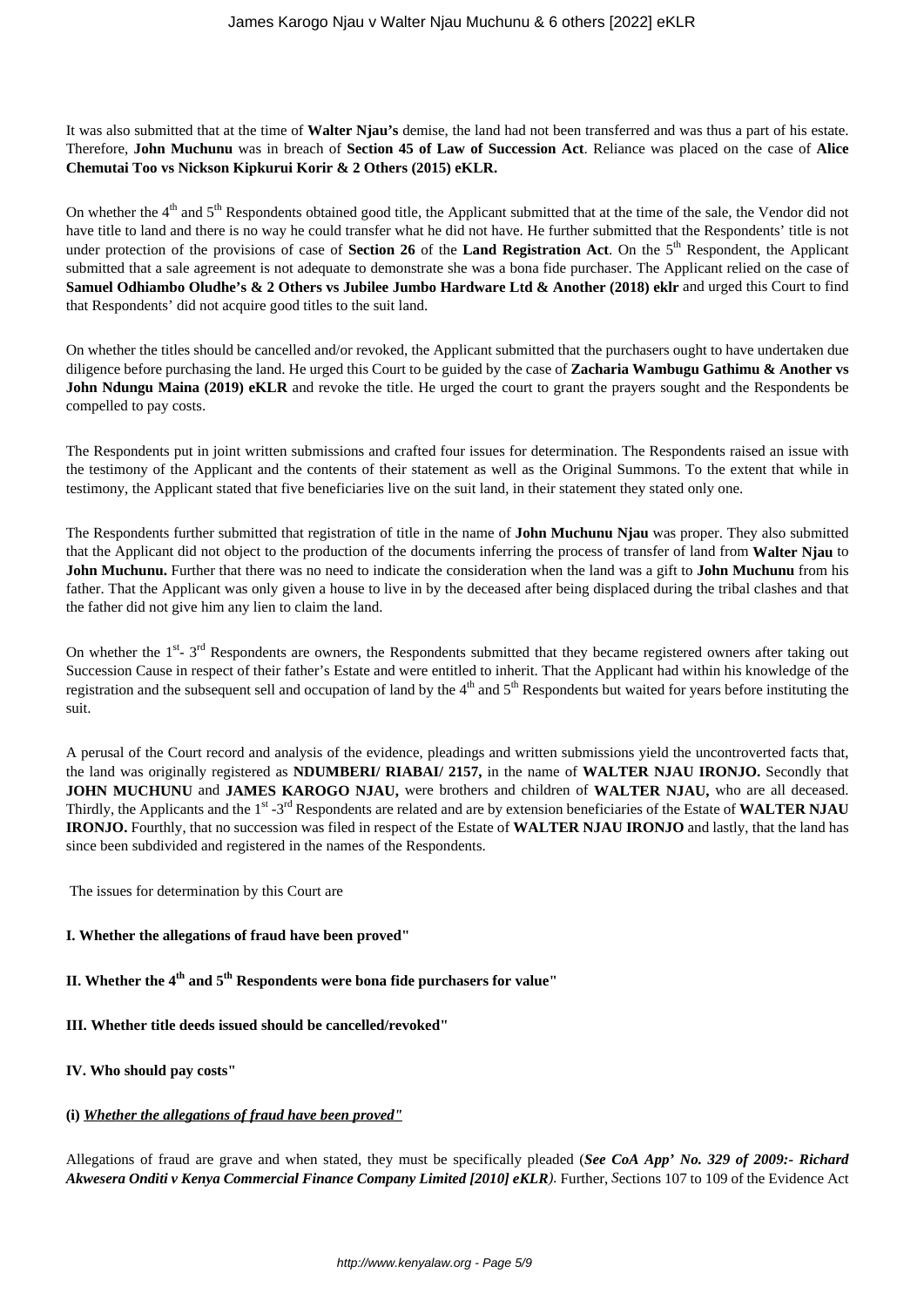placed the onus of proving allegation of fraud on the Applicant. The Court of Appeal in **Mombasa Civil Appeal No. 312 of 2012** *Emfil Limited v Registrar of Titles Mombasa & 2 others [2014] eKLR* stated;

## **"***Allegations of fraud are allegations of a serious nature normally required to be strictly pleaded and proved on a higher standard than the ordinary standard of balance of probabilities.*

It is not enough for the Applicant to make allegations of fraud. Though the nature of Originating summons is to handle less complex and non-contentious matters, the Applicant had his day in Court to advance his allegation of fraud. In **Nakuru CoA App No. 123 of 2007:- John Kamunya & another v John Nginyi Muchiri & 3 others [2015] eKLR** the Court held

**"***such a procedure is designed to deal with less complex and uncontentious matters. Where issues turn out to be complex and highly contentious, the Court has jurisdiction to covert an originating summons into a suit and allow parties to adduce "viva voce" evidence"*

The Applicant made lengthy submissions on the issue of fraud. That there was no Succession in respect of the Estate of the **Walter Njau Ironjo** and therefore there is no way his land could have been transferred without succession. It is trite that the land of a deceased person can only devolve to his dependants by way of transmission. The  $1<sup>st</sup> - 4<sup>th</sup>$  Respondents agreed that no grant was taken in respect of the Estate of **Walter Njau Ironjo.**

Section 45 of the Law of Succession Act prohibits the intermeddling with the estate of a deceased person. Section 45(1) of CAP 160 provides:

## *Except so far as expressly authorized by this Act, or by any other written law, or by a grant of representation under this Act, no person shall, for any purpose, take possession or dispose of, or otherwise intermeddle with, any free property of a deceased person.*

There being no grant, it follows suit that the actions of transfer without express authority by the Act or other law amounted to intermeddling with the estate of the Deceased. Similarly, Section 55(1) spells out a mandatory requirement for issuance of grant that:

## *No grant of representation, whether or not limited in its terms, shall confer power to distribute any capital assets, or to make any division of property, unless and until the grant has been confirmed as provided in [section 71](http://www.kenyalaw.org/lex/actview.xql"actid=CAP.%20160#KE/LEG/EN/AR/L/CHAPTER%20160/sec_71).*

The onus of proving the legality of transmission shifted to Respondents to demonstrate how transfer was effected. The  $1^{st}$  -3<sup>rd</sup> Respondents averred that they became owners of the suit property by dint of Succession over the Estate of **John Muchunu**, the registered owner. This Court has been invited by the Applicant to scrutinize the List of Documents by the  $6<sup>th</sup>$  Respondent.

There is a transfer form dated **10th November 1998,** which indicates **Walter Njau Ironjo** transferred land to **John Muchunu Njau. Walter Njau** died on **25th November 1998,** and the cause of death being pneumonia. While transfer was done **15 days** prior to his death, there is nothing sinister to that. Unless it is proven that the deceased was not in his proper mental state, this Court makes an implied assumption that the deceased had the right legal capacity to transact. Relevantly, the signing officer indicated that the transferor was identified to him by his identification card, there has been adduced no evidence that the ID Card mentioned did not belong to the deceased **Walter Njau Ironjo.**

As rightly submitted by the Applicant, the requirement of passport came with the new land laws. Transfer happened before the **2012, Land laws,** and it is not fatal to include the passport photo. Also the Applicant has taken issues with the **Valuation Requisition** for Stamp Duty that it makes reference to a Vendor and purchaser, yet there was no sale agreement. This Court finds the issues not so relevant; the intention of parties to transfer can be deciphered from the transfer form.

This Court cannot draw a conclusion of fraud based on the style and drawing of documents. The transfer document depicts the normal conveyance occurrence and which were affirmed by the  $6<sup>th</sup>$  Respondent. There is no evidence that the documents as drawn were not issued by the office of the Land Registrar or are fatally defective so as not to give effect to the intentions of the transacting parties.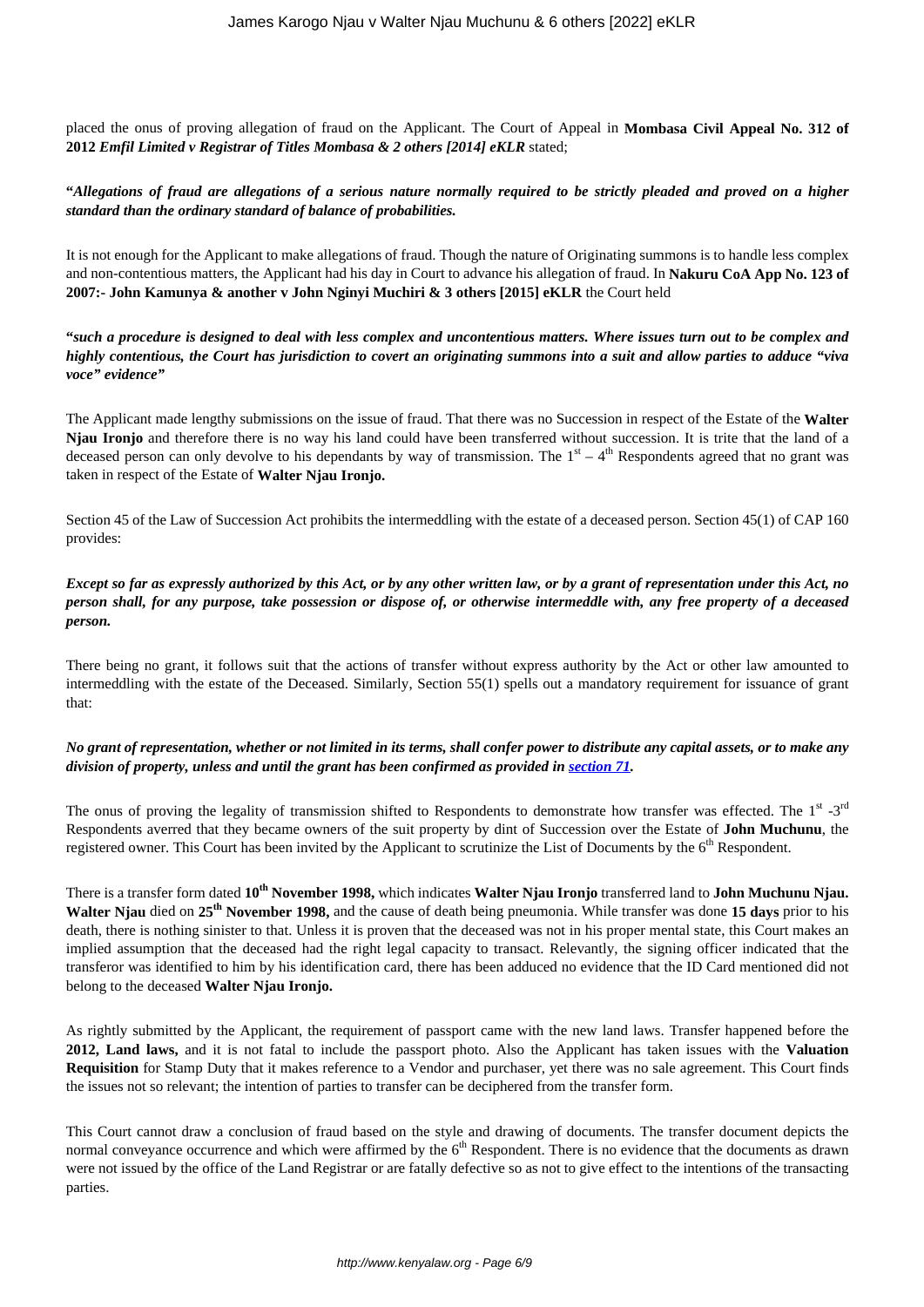Having found that the intention of the deceased can be drawn and with lack of evidence that the deceased was **coerced, misled**, and **not** in **proper state of mind**, this Court concludes that there is no evidence of fraud. *(see Eldoret ELC No. 411B of 2012 SAMMY* **SOME KOSGEI V GRACE JELEL BOIT[2013]eKLR).** Just because it took long to register the transfer does not invalidate the said transfer. The Applicant had his day to adduce evidence as to the mischief surrounding the delay. To this end, this Court finds that allegations of fraud were not proved to the satisfaction of this Court.

Further, this Court takes judicial notice of a chief's letter dated **10th November, 2008**. The Applicant did not object to its production and only submitted that no **Will** was produced to infer the intention of their father. While this Court appreciates that elders did not have the jurisdiction to determine the dispute herein. (*See Kisumu CoA no. 167 of 1996 Khayadi v Herbert Aganda [1988] eKLR),* it will make a conclusion that the Applicant had land in **Njoro** ,while **John Muchunu** lived on the suit land. This Court takes cue from the testimonies that **John Muchunu** lived on the suit property even when the father was alive. Therefore, it follows that the father had the intentions of bequeathing the land to **John Muchunu** having dully signed the transfer forms. The Respondents submit that the land was a gift to **John Muchunu Njau** from his father, though the same has been objected by Applicant.

The High Court retains the jurisdiction to handle issues of gifts but this Court maintains the jurisdiction to determine the process of transfer of land from donor to donee. The gift herein was one on land and within the meaning of Section 13 of the **Environment and Land Court Act.** Therefore, this Court has the jurisdiction to handle the said issue. For a gift to be valid, the intentions of the party has to be completed. Having established that the deceased, **Walter Ironjo Njau** had the intentions of bequeathing land to **John Muchunu**, then it is evident that his intention was completed. The *Court of Appeal in Nyeri;- Civ App No. 21 of 2017Kagina v Kagina & 2 others (Civil Appeal 21 of 2017) [2021] KECA 242 (KLR)* appreciated the sentiments of the learned Judge when it adopted the reasoning of Tanui J in *[Gitau & 2 Others vs. Wandai & 5 Others \[1989\] JKR 231](http://kenyalaw.org/caselaw/cases/view/224218/),* where the trial judge analyzed the impetus of section 45 of Law of Succession

*"… if a deceased person has during his life time sold, transferred, disposed or in any manner given out his properties either in exchange of consideration or as gifts inter vivos, such gifts or properties whether transfer had been registered or not do not form part of the deceased's estate. In fact, the Law of Succession in my view protects and preserves transactions made by the deceased during his life time."*

The deceased **Walter John Ironjo** executed all the documents as stated above; and the fact that the same was not registered does not invalidate the gift. The *Court of Appeal in Nyeri in App No. 108 of 2002;- Registered Trustees Anglican Church of Kenya Mbeere Diocese v David Waweru Njoroge [2007] eKLR* replicated the authors writing in *In SNELL'S EQUITY 29th Edition, where the authors, stated at page 122 paragraph (3):-* 

"*…… where however the donor has done all in his power according to the nature of the property given to vest the legal interest in the property in the donee, the gift will not fail even if something remains to be done by the donee or some third person."*

## (ii) *Whether the*  $4^{th}$  *and*  $5^{th}$  *Respondents were bona fide*

#### *Purchasers for value***"**

On whether the 4<sup>th</sup> -5<sup>th</sup> Respondents were bona fide purchasers for value, this Court relies on the decision of the Court of Appeal of Uganda in the case of **KATENDE V HARIDAR & COMPANY LIMITED [2008] 2 E.A.173** as quoted by the **Court of Appeal in Nakuru:\_ CoA App No. 291 of 2013;- Weston Gitonga & 10 others v Peter Rugu Gikanga & another [2017] eKLR** and held:

**"For the purposes of this appeal, it suffices to describe a** *bona fide* **purchaser as a person who honestly intends to purchase the property offered for sale and does not intend to acquire it wrongly. For a purchaser to successfully rely on the** *bona fide* **doctrine, (he) must prove that:**

- **(a) He holds a certificate of title;**
- **(b) He purchased the property in good faith;**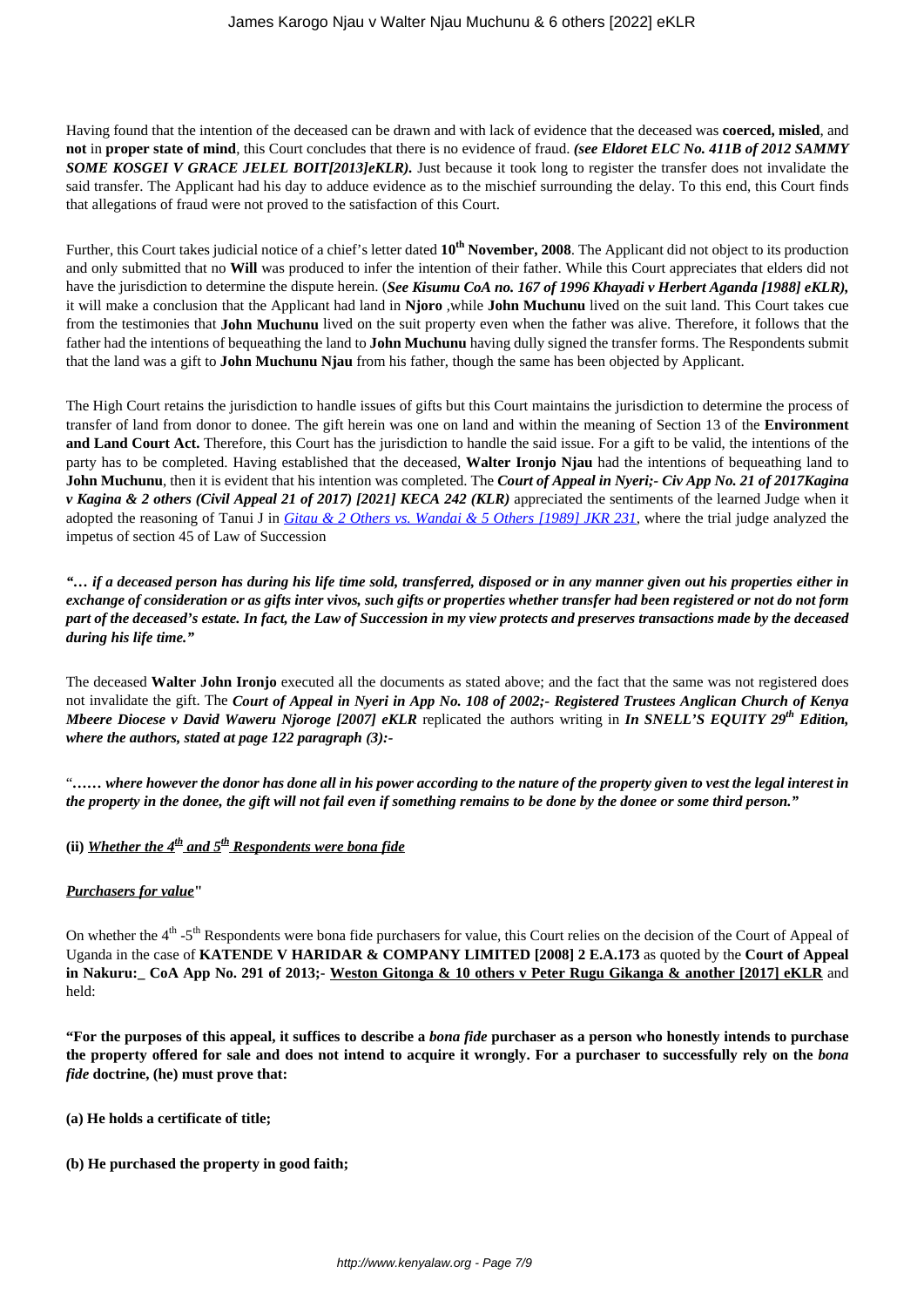#### **(c) He had no knowledge of the fraud;**

- **(d) He purchased for valuable consideration;**
- **(e) The vendors had apparent valid title;**
- **(f) He purchased without notice of any fraud;**
- **(g) He was not party to any fraud."**

The Respondents attached their respective Sale Agreements which this Court finds that they met the threshold of valid contracts within the provisions of **Section 3(3) of the Law of Contract Act**. At the time of selling the land to the 4<sup>th</sup> Respondents, the title was not in the name of the Vendor. There was however an express condition that the purchaser would be entitled to the land after Succession was completed.

The intentions of the deceased having been established above, it follows therefore that the subject matter of the sale was not subject to Succession process. **John Muchunu** had beneficial interests in the property awaiting registration and could therefore dispose it off.

There is no evidence that the Respondents bought the property in bad faith. The duty to demonstrate that the Respondents were bona fide purchasers for value rests with the Respondents. The 4<sup>th</sup> Respondent gave evidence that he visited the suit land to find out details of the land. No evidence of search was produced save for reliance on the visit. While the 5<sup>th</sup> Respondent testified to carrying out a search, no copy was availed to Court. The act of visiting the suit property was a means of conducting due diligence which this Court appreciates. This Court concurs with the sentiments of **Mutungi J** *in Nairobi ELC No. 128 of 2011 Esther Ndegi Njiru & another v Leornard Gatei [2014] eKLR,* where the learned judge held:

*"The rampant cases of fraudulent transactions involving title to land has rendered it necessary for legal practitioners dealing with transactions involving land to carry out due diligence that goes beyond merely obtaining a certificate of search. Article 40 (6) of the Constitution removes protection of title to property that is found to have been unlawfully acquired. This provision of the constitution coupled with the provision of section 26(1) (a) and (b) of the Land Registration Act in my view places a responsibility to purchasers of titled properties to ascertain the status of a property beyond carrying out an official search*.

The Vendor had unregistered beneficial interest on the land at the time of sell and purchase by the Respondents. By entering into the sale agreement and putting the Respondents in possession, there was an implied trust that the vendor would transfer land to the Respondents. There was no **fraud** in the process of transfer. Based on the foregoing, this Court makes a finding that the Respondents were bona fide purchaser for value within the principles laid out in **Katende Case,** *supra*.

**Section 26** of the **Land Registration Act** provides that a certificate of title shall be prima facie evidence of ownership. It provides:

The certificate of title issued by the Registrar upon registration, or to a purchaser of land upon a transfer or transmission by the proprietor shall be taken by all Courts as prima facie evidence that the person named as proprietor of the land is the absolute and indefeasible owner, subject to the encumbrances, easements, restrictions and conditions contained or endorsed in the certificate, and the title of that proprietor shall not be subject to challenge, except— (a) on the ground of fraud or misrepresentation to which the person is proved to be a party; or (b) where the certificate of title has been acquired illegally, unprocedurally or through a corrupt scheme.

#### **(iii)** *Whether title deeds issued should be cancelled/revoked***"**

This Court has belabored on the issue of fraud, and has found that there has been established **no fraud** or misrepresentation to warrant cancellation of title herein. This Court declines to make any such orders for cancellation of the titles as requested by the Plaintiff/Applicant herein.